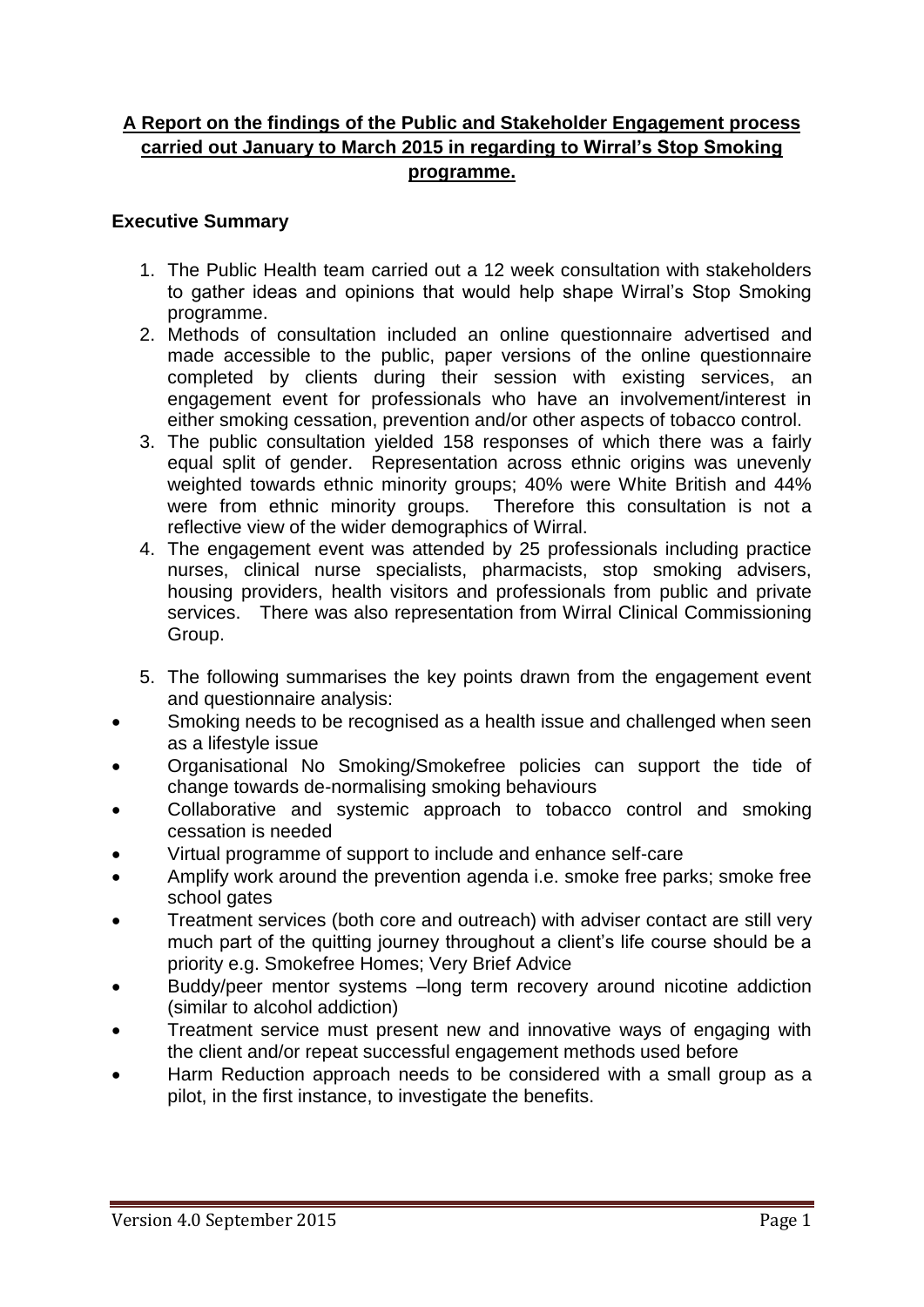## **Introduction**

Wirral Council Public Health carried out a 12 week consultation with stakeholders to gather ideas and opinions that would help shape Wirral's Stop Smoking programme.

### **Methodology**

Consultation lasted around 12 weeks and engagement included members of the public, professionals, current and potential service providers.

Engagement took place as follows:

- an online questionnaire (see Appendix 1), advertised and made accessible to the public
- paper versions of the online questionnaire completed by clients during their session with existing services. e.g. Cammel Lairds workers; Wirral Change (individuals were supported to complete the questionnaires); Solutions for Health (service specifically for pregnant smokers)
- an event for professionals who have an involvement/interest in either smoking cessation, prevention and/or other aspects of tobacco control.

### **Results**

Online feedback and current service user feedback was inputted into Survey Monkey and this provided, to some degree, the analysis of the results.

The questionnaires yielded 158 responses. Demographic findings revealed:

- a spread across all ages with the highest number of respondents aged between 35-39years (n=23)
- an equal spilt of gender; 50% were female, 47% were male; 3% no response
- representation across ethnic origins was unevenly weighted towards ethnic minority groups; 40% were White British and 44% were from ethnic minority groups. Therefore this consultation is not a reflective view of the wider demographics of Wirral
- a response from every area postcode (CH41 to CH65)
- 31% of respondents were current tobacco users; 62% of respondents were ex-smokers and a small number of respondents used either e-cigarettes only  $(n=4)$  or tobacco and e-cigs  $(n=3)$ .
- The majority of respondents had had a previous quit attempt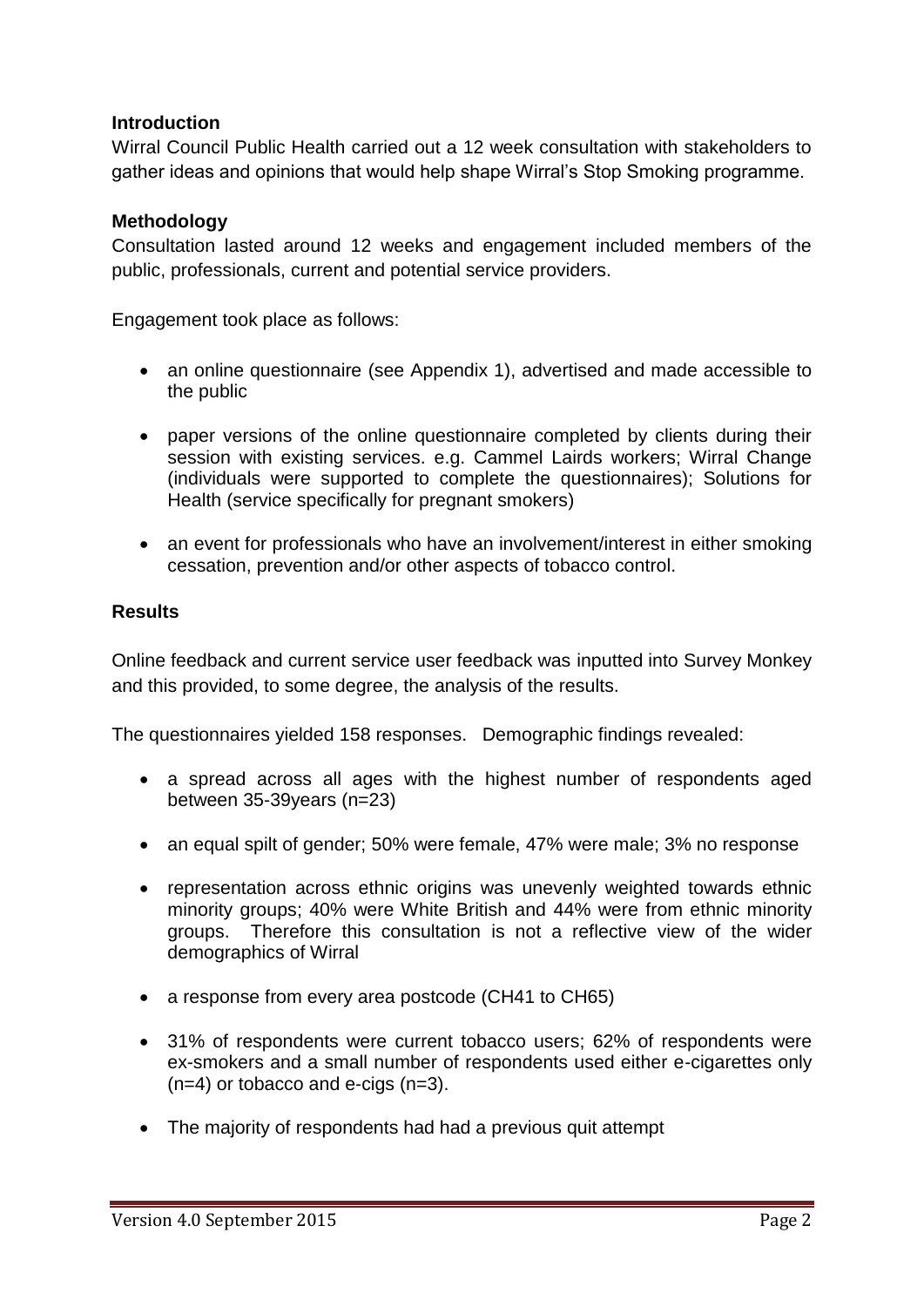A number of the questions asked the respondents to share their experiences and opinions regarding their quitting journey, key findings included:

- Personal health reasons were cited by the majority of respondents who had quit or wanted to quit. Commitment to families/children and grandchildren to quit and stay quit featured in some responses. The cost of smoking and the money spent was an issue for many respondents
- Of those who responded, 54% did not see themselves smoking for the rest of their lives and 26% did not know whether they saw themselves as a smoker for the rest of their lives

Figure 1 illustrates the most popular sources of advice and support. GPs/Practice Nurses rank the highest with Community Services ('Other') a close second.

Figure 1

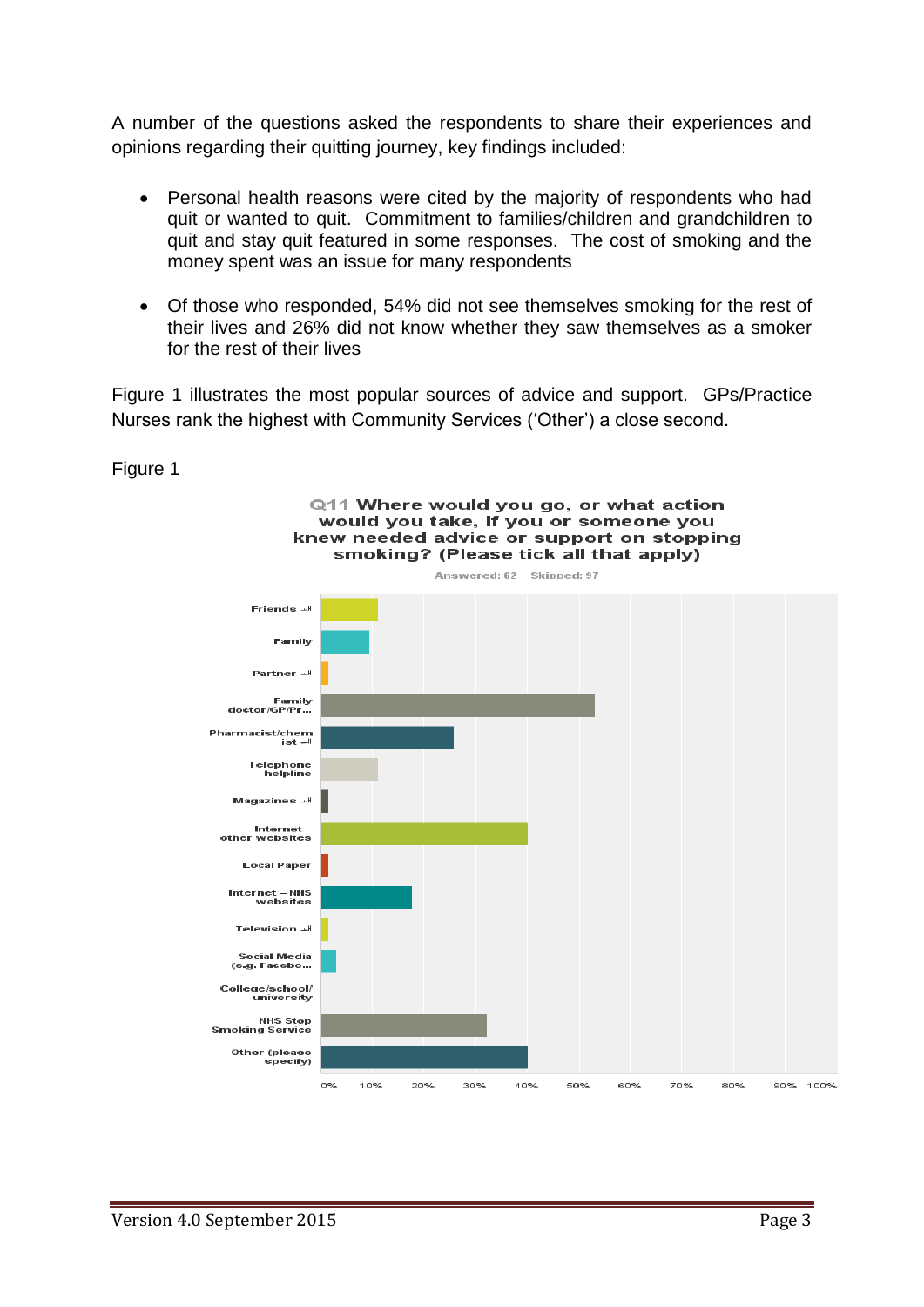- 22% of those who responded felt that time was an issue. This was either they did not have enough time to access a stop smoking service or, for a small number, a perception that the health professional they were dealing with was not providing adequate time for the intervention. 11 respondents cited language as a barrier to accessing services
- 39% of respondents reported that 'support' is needed to help quit. This broad response can be broken down further to quantify the different types of support:
	- o Peer Support family; friends; partner; community group
	- o Stop smoking adviser either face to face or via telephone
	- o Medicinal support Nicotine Replacement Therapy (NRT) free of charge
	- o Workplace support
- If you no longer smoke, what did you use to help you quit?

There were 101 responses to this question and the key componants are shown in the word cloud below in Figure 2. It can be seen that events attended by respondants proved a popular mechanism to start people on their quit journey. The majority of these events were held by a Community Stop Smoking Service.

Figure 2

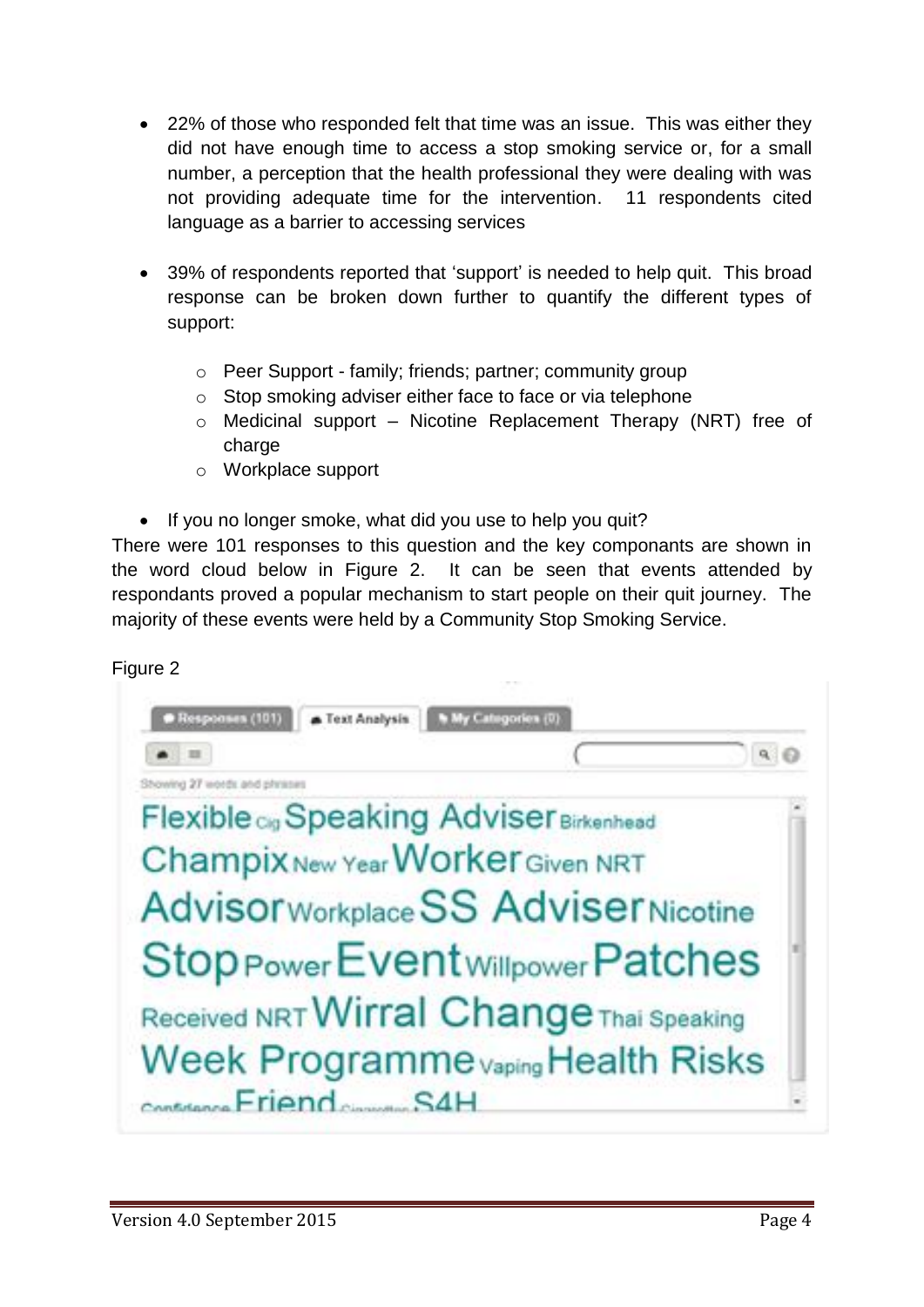Overall national campaigns (e.g. Stoptober; New Year Quit) were not perceived by those that responded to be useful in nudging a person to quit smoking (Figure 3).



- The small number that did find the national campaigns useful cited a number of reasons. These were; giving the push/encouragement to think about quitting and to set a quit date; raising awareness regarding the harms caused by smoking;
- When asked if they would like to see more campaigns in their area there was a mixed response. 38% responded no, 28% responded yes and 24% did not know.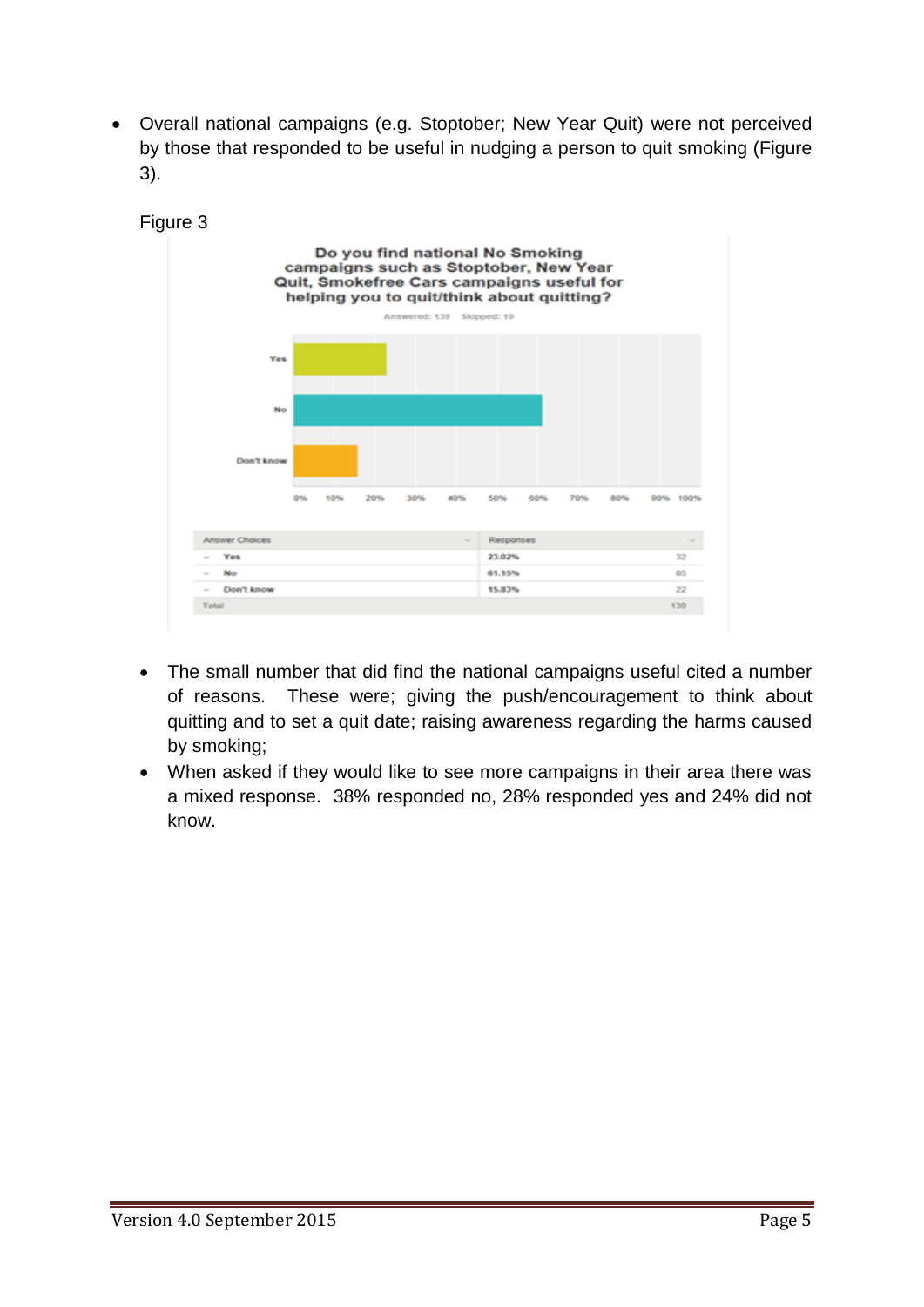# Engagement event for professionals and providers

On the 3<sup>rd</sup> March 2015 an engagement event was held at Tranmere Rovers Football Club. 25 professionals attended the event including practice nurses, clinical nurse specialists, pharmacists, stop smoking advisers, housing providers, health visitors and professionals from Public and Private Services. There was also representation from Wirral Clinical Commissioning Group.

The format of the session was as follows:

- Presentation to set the scene and provide context
- Two discussions sessions, held consecutively, working in small groups using a case study approach. The case studies were designed to prompt discussion, opinions, formulate ideas, and suggest solutions for the different scenarios presented. These scenarios focused on smokers, ex-smoker, nonsmokers and vapers.

The following themes have been drawn from the qualitative data (sic):

### The current Wirral picture

### *Motivators for quitting*

- Creative quitting incentives/rewards
- Clear and concise health messages using influencers such as GPs who are able to underline the health risks regarding impact of smoking
- Family influencers not wanting children to becomes smokers
- Local statistics that resonate with local people e.g. 1 in 5 people in Wirral will die from a smoking related disease
- Pregnancy and a smokefree home for the child/ren
- Cost of smoking and the impact on a low income household
- Smokefree places where no smoking is enforced such as hospitals, rented (both private and social) accommodation and workplaces
- Behaviour change; challenge perception of smoking status

## *Support needed for quitting*

Support for individuals

- Social media support (Puffell and Facebook); Digital/virtual adviser support traditional services not appealing
- Social marketing campaigns on COPD; cancer
- Quit support network family, friends and partners helping each other to quit
- Buddy system/peer mentors
- Stop Smoking advisers to quash myths around quitting and weight gain
- 24hr access to stop smoking support whilst in hospital clear and integrated pathway at all points of discharge to include ongoing treatment and support for rest of quit journey
- Offer lots of different options for quitting including home visits
- Harm Reduction option not everyone wants to give up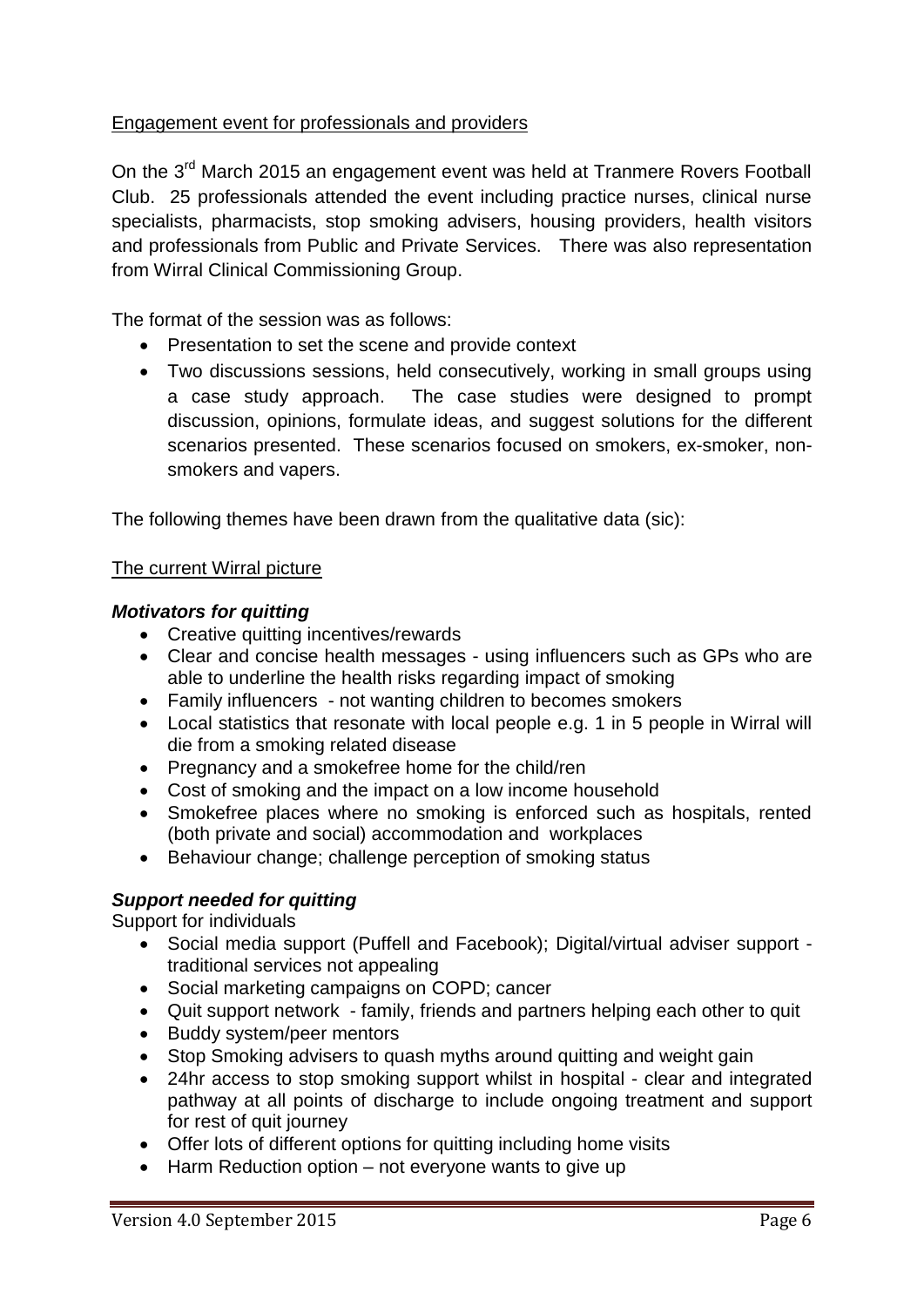Specific support to men and routine and manual workers

- Cognitive support around dependency and habits and addiction
- Young men wouldn't access normal stop smoking services
- Older men need targeting re: whole health not just smoking

Education/Information

- Education (intensive and graphic in schools) and harm reduction, comparable to alcohol
- Raise awareness of the products (NRT) available to help quit and the differences between these products
- Clarification/facts around e cigs including the costs
- Focus on protecting the baby and the benefits of not smoking
- Health benefits from quitting and the detrimental impact on children when living with a smoker
- Different tricks i.e. visualising the money saved; what are the client's priorities and relate quitting to those, fit quitting into a busy lifestyle
- De-normalising smoking as a behaviour
- The right mind set is needed plant the seed for change

## *Trigger points for action from professionals*

- Helping client/patient identify that smoking is a health issue. Supporting those who are in denial to understand they are a smoker
- Smokefree Homes and fire risks professionals at these touch points to offer support e.g. Children centres and health visitors
- Cough or other symptoms when presenting at the pharmacy
- Health visit on No Smoking Day or Stoptober
- Work based absence
- Bereavement
- Twitter page/signposting/additional support tools i.e. Cognitive Behavioural Therapies (CBT)
- Not everyone wants to give up harm reduction should be offered
- Discharge from maternity is there a public health birth pack and peer support offered?

### *Gaps in what is currently available*

Services/Community and Public

- Buy back scheme to buy back duty diverted cigarettes
- Extensive peer support networks need to be encouraged
- Limited staff and capacity to support clients in hospital
- Targeting workplaces; time allowed in work to access stop smoking services
- Harm reduction approach as client has cut down so how can this opportunity be maximised; collective responsibility needed across all organisations to spread positive health and harm reduction messages
- Directory of services
- Named coordinator in GP practices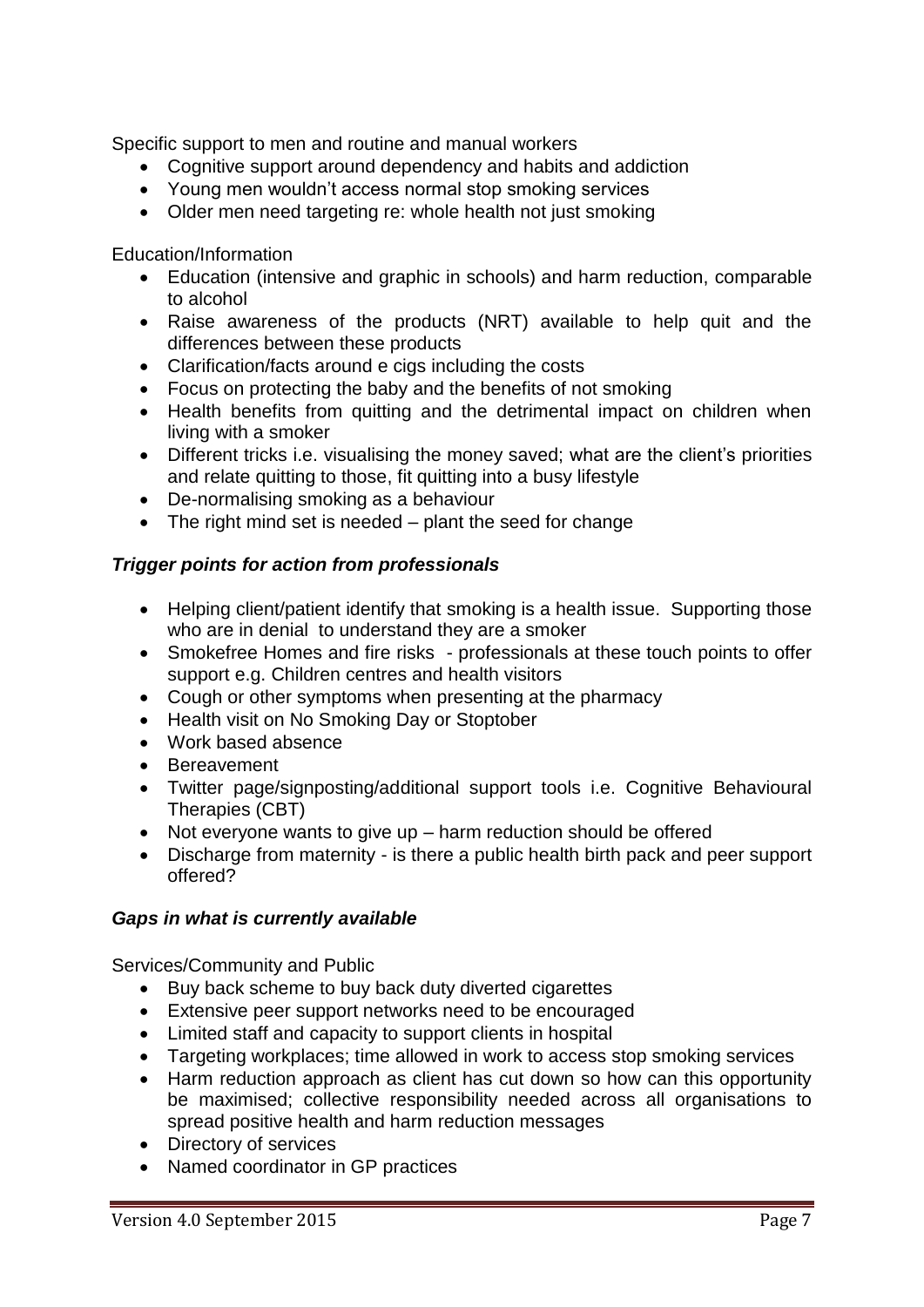• Residents associations are not used enough – encouraging smokefree homes and clinics in deprived areas could be explored

Education & awareness

- Many people attending service do not know what COPD is and that it is a product of smoking
- Need intensive support to change mind set which could be difficult after a lifelong habit
- Male role model to aspire to for younger men
- Support tools like CBT
- Information available to all
- Extensive harm reduction campaign not just about quitting but about gradually cutting down and increasing the chance of a quit
- School education from primary (0-19 programme)

**Products** 

- Champix is not currently available directly from pharmacies on Patient Group Direction (PGD). Limited support given by GPs when client is prescribed Champix
- E-cigarettes have changed the game so some people don't want to access ordinary stop smoking services; E-cigs not available at cessation services; currently no provision to come off e-cigs - if using e-cigs and not smoking you can't be offered other NRT

## *To bolster partnership work - who needs to be involved?*

- Clear consensus that there needs to be better partnership working across organisations and working closer together
- Stop Smoking Brief Advice Training for all frontline staff e.g. Job Centre Plus; Housing Providers including Social Private Landlords
- Housing and other non-health agencies could be involved in advice like money management
- Health trainers
- 0-19 services need clear pathways into all services in an appropriate manner
- workplaces should provide support and education around cessation; schools should provide education around tobacco control and smoking from primary age; there needs to be closer joined up working and stakeholders/partners working more closely

## *What would you like to have happened? What could be done differently?*

- Needs to be a more joined up approach; need to talk to each other for the benefit of the patient; single point of contact for all referrals
- Commissioning needs to be more flexible and fluid, needs to allow for harm reduction as well as quits
- Additional support tools such as CBT these are used with alcohol and drugs why not smoking???
- All organisations to have smoke free workplace policies
- The new job incentivises a quit with appropriate support signposted/ provided by the employer if needed
- Social housing to be smoke free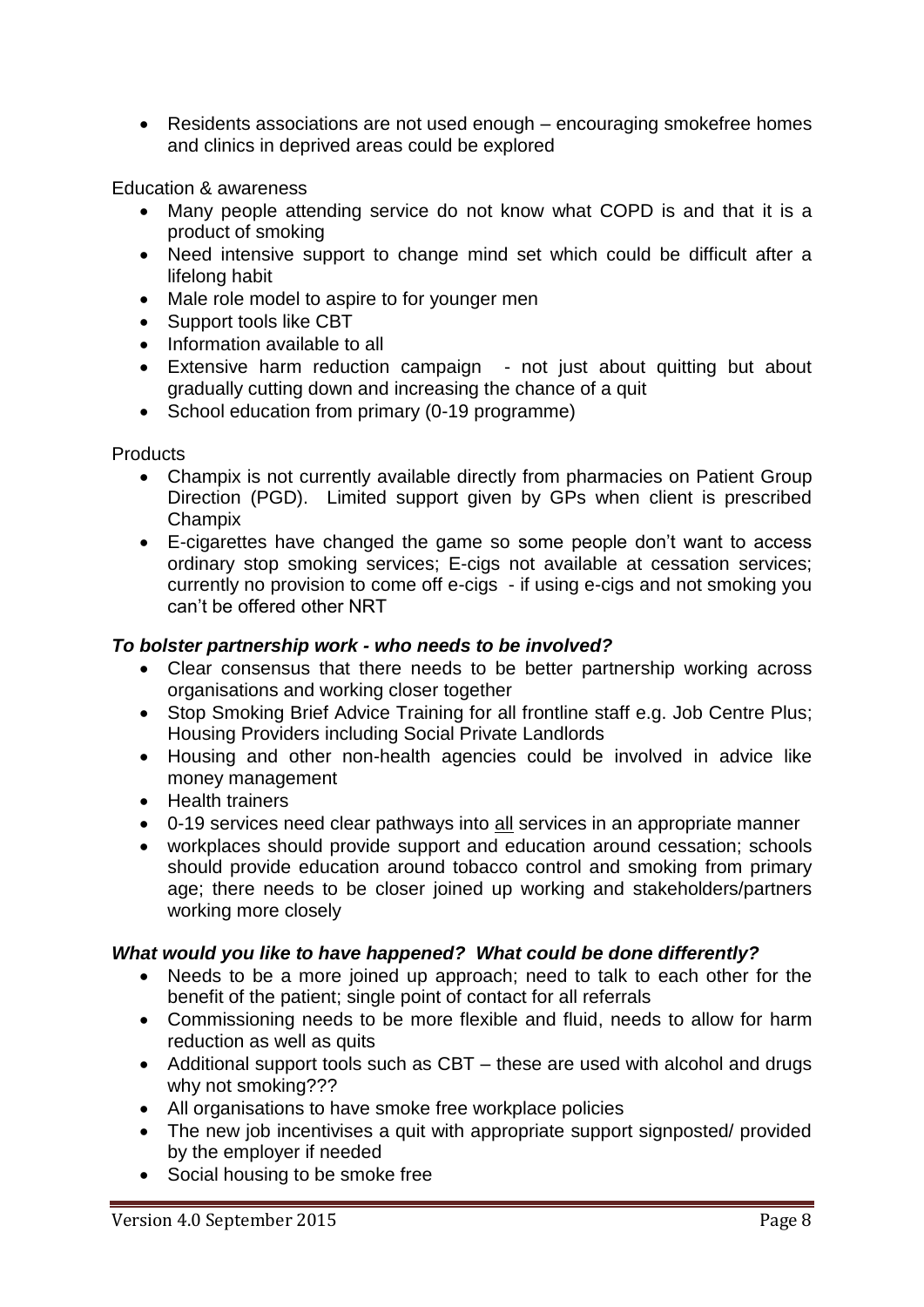### Recommendations for smoking cessation and prevention programme in Wirral

#### *How can we work together to deliver a stop smoking programme for Wirral residents?*

### *How can the Wirral workforce be more focused on stopping people taking up smoking? What should this look like?*

- Start at the source of the problem e.g. training for all those working with children
- Anti-smoking messages as part of careers advice
- Community pharmacists would be willing to give time voluntarily
- All approaches must be integrated
- Give proper support to 'Smoke Free School Gates'
- Give proper support to smoke free parks with support and training for all relevant staff
- Train CAMHS workers (smoking=mental health correlation)
- Use social media to target young audience
- All services to be clear on what is available. There needs to be feedback to the service that has referred the client as to their outcome
- Wirral website with service details on for services not the public
- Make e-cigs and smoking uncool
- Raise awareness regarding e-cigarette efficacy and lack of evidence
- Positive role models
- Educate parents
- Educate apprentices in the workplace
- Offer more peer support
- Time at work to access a range of stop smoking services

### *How can we develop a stop smoking programme that supports self-help/care for quitting smoking and what would that look like?*

Virtual programme of support

- Online will be key online support and local forums
- Sponsored links to position such a resource to hit the maximise possible audience
- Getting CO verification could be a problem here but self-reporting is an option
- Smartphones are getting smarter –could even monitor basic obs. such as pulse
- FREE PHONE –you get to keep the smartphone at the end of a (successful?) quit
- Provide a self-help tool to reduce and/or quit smoking tailored for those who are using e-cigs
- Use Twitter (focus on young people)

Face to Face support

- Mental health issues not picked up in self-help/care
- Smokefree clubs and coffee mornings
- Pharmacies being able to provide NRT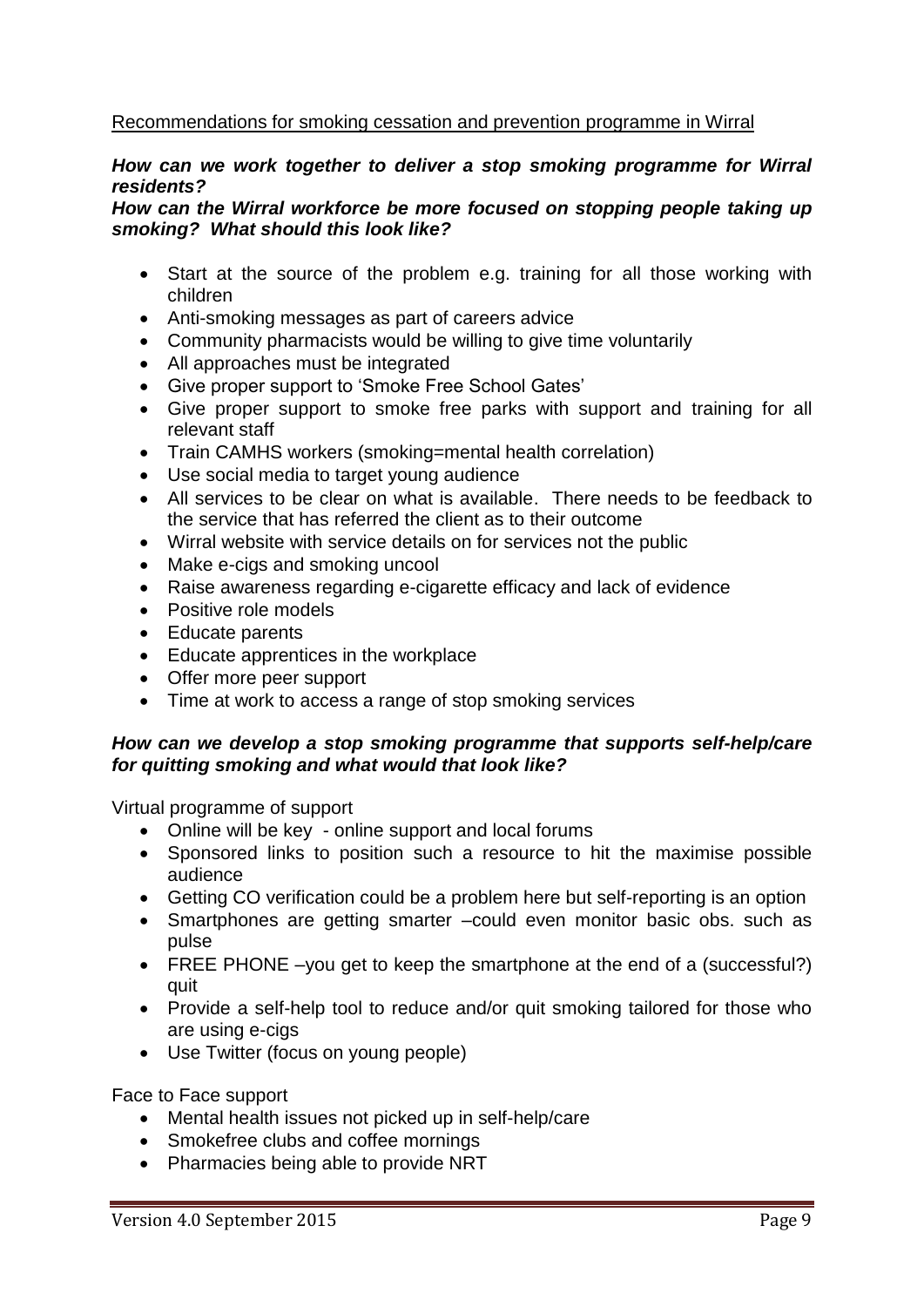- Make it cool to stop
- Provide a self-help tool to reduce/quit smoking tailored for those who are using e-cigs
- Making mobile clinics the norm in deprived areas
- Encourage peer support groups including offer help if people want to set up groups in their local area

**Services** 

- Offer additional support the same as alcohol and drugs i.e. CBT/therapeutic sessions
- Do not price providers out of the market i.e. pharmacists
- Introduce competition to stop give a prize and include a fitness or health element / Apps / Local campaigns (shopping centres had high uptake for Stoptober but workplaces didn't)

#### *How do we motivate the harder to reach groups with higher smoking rates to want to quit? e.g. factory workers; mental health service users; someone with a long term condition*

- Need to take the services to the smokers –chase them!
- A holistic approach would be appealing –smokers would buy in for the added value
- QOF data is underused in targeting approaches
- Engage with the demographic in a natural way i.e. midwife for pregnant women; occupational health in a factory rather than the external organisations trying to engage
- Offer mobile clinics in areas of deprivation
- Ensure that there is a named co-ordinator in GP Practices/Groups etc.

### *How do we support and inform those smokers who are unable to quit to switch to less harmful sources of nicotine?*

- Encourage a harm reduction programme with the eventual aim of a quit
- Make NRT more popular using a local advertising campaign and not just the national one
- Be realistic around relapse and have relapse prevention the same as with drugs and alcohol
- Look at new ways of getting information out there

### *How can we prevent people starting to smoke again and improve long term quit rates?*

- Peer educators and young people as champions
- Education and culture change
- Peer support and long term support
- Offer harm reduction
- Ensure that people are engaged fully to start with and it's not just about quitting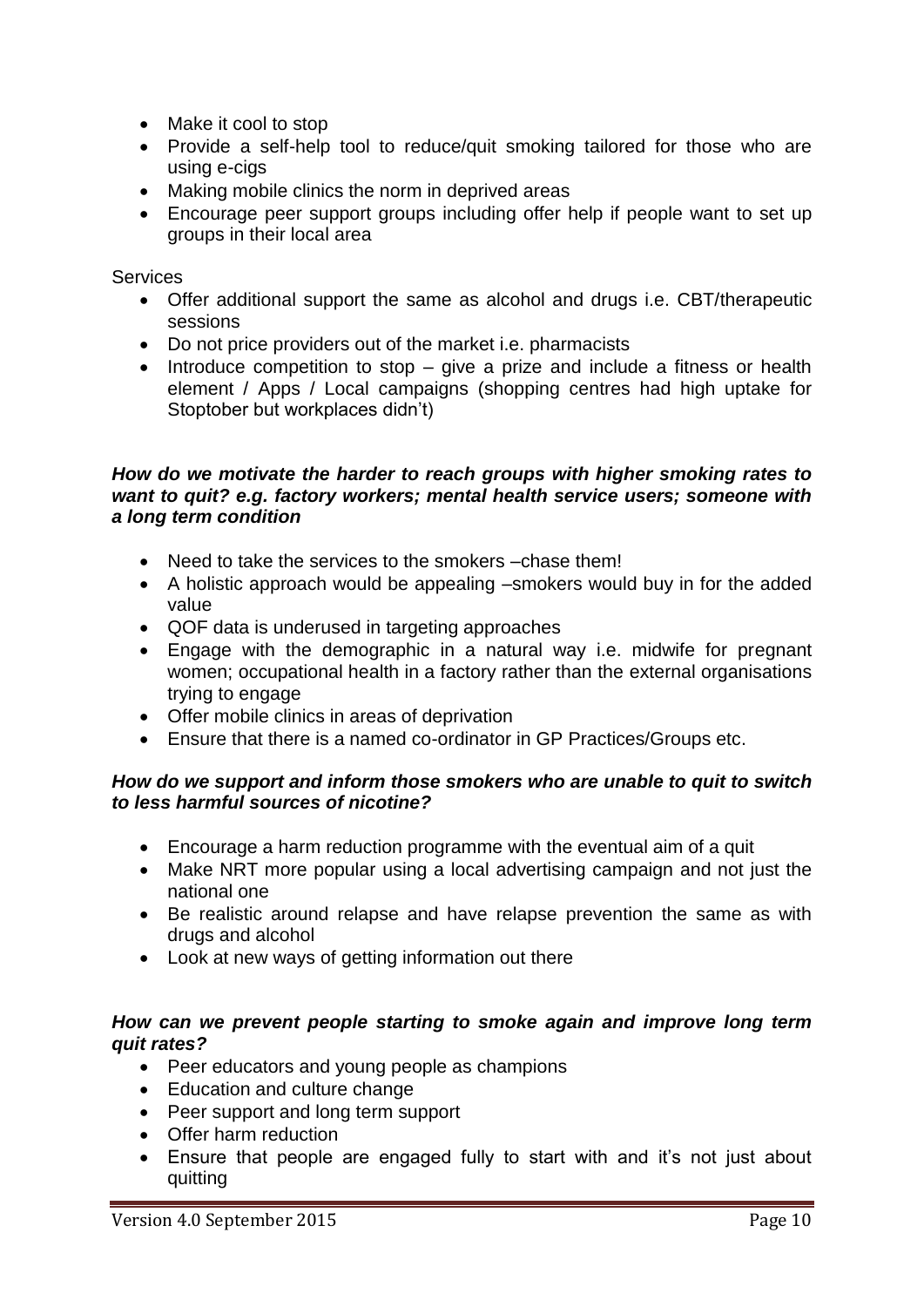## **Conclusion**

The following list summarises the key points drawn from the engagement events and questionnaire analysis:

- Smoking needs to be recognised as a health issue and challenged when seen as a lifestyle issue
- Organisational No Smoking/Smokefree policies can support the tide of change towards de-normalising smoking behaviours
- Virtual programme of support to include and enhance self-care
- Amplify work around the prevention agenda i.e. smoke free parks; smoke free school gates

Clients

- Treatment services with adviser contact are still very much a part of the quitting journey
- Wide and varied choice that is evidence based wherever possible
- of support including incentives/rewards for sustained quits
- Outreach stop smoking services to reach those that are not presenting to main stream services
- Buddy/peer mentor systems –recovery around nicotine addiction (similar to alcohol addiction)
- Long term support to a long term solution

### Professionals

- Collaborative working and making the system work better together
- New and innovative ways of engaging with the client and/or repeat successful engagement methods used before
- Upstream interventions delivered by key professionals throughout a client's life course should be a priority e.g. Smokefree Homes; Very Brief Advice
- Exploit the Primary Care relationship with patients. All primary care professionals (pharmacists; GPs; ophthalmologists; dentists) should provide brief intervention routinely as part of their healthcare provision
- Stop Smoking Brief Advice Training for all frontline staff
- Harm Reduction approach needs to be considered with a small group as a pilot, in the first instance, to investigate the benefits
- Able to provide clear and consistent messages regarding stop smoking aids (e.g. NRT) and e-cigarettes

Campaigns/Education/Awareness

- Mixed response regarding local campaigns but this is to be expected as not one size fits all for how people want to receive information
- Local stats resonate with local people rather than national figures. The extricable link between smoking related illnesses, such as cancer and COPD, should be clear to smokers and professionals
- Re-launch NRT as a stop smoking aid and sell the benefits of using these products